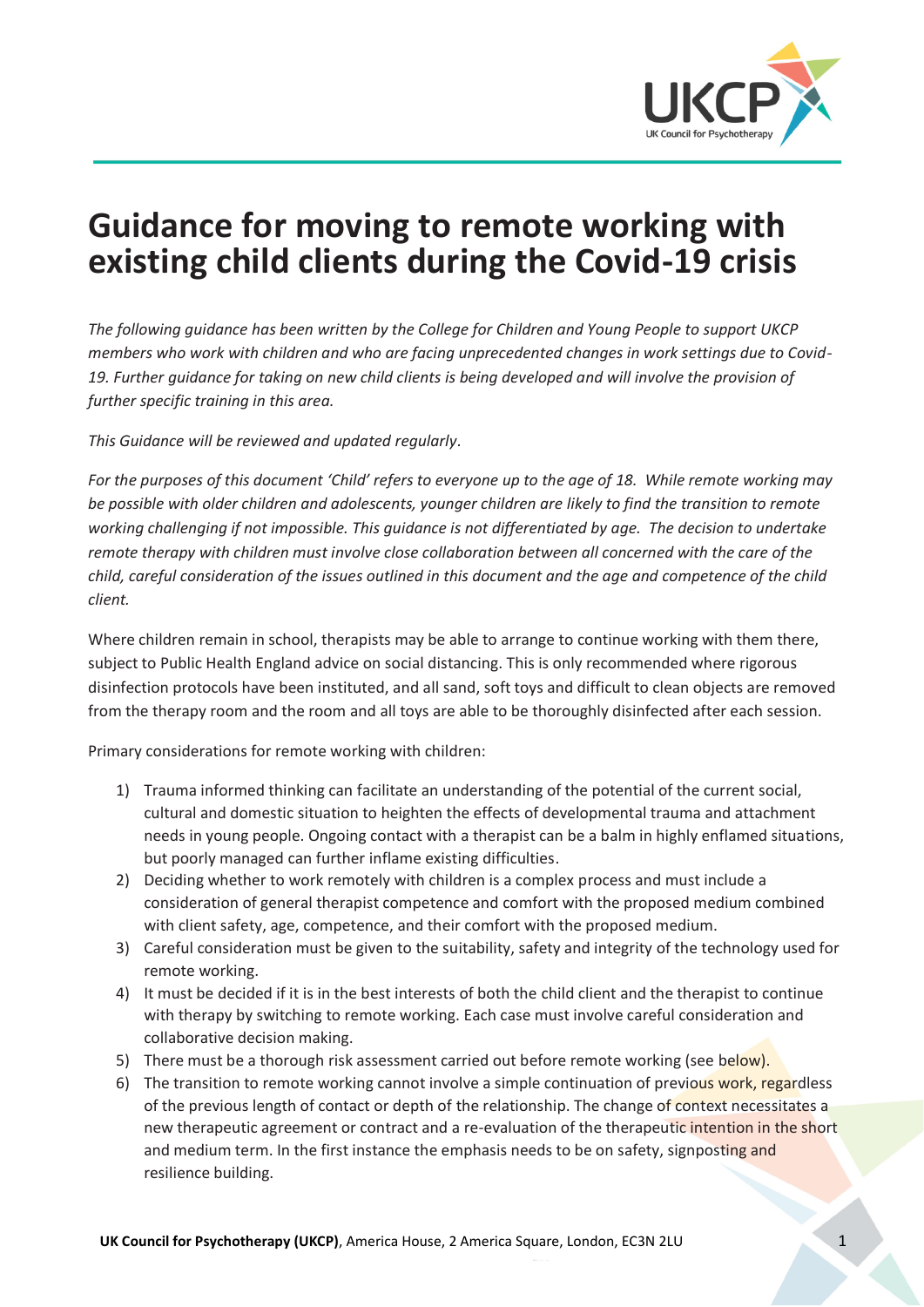

- 7) No transition to remote working must be made without supervisory support (which is most likely to be provided and accessed remotely).
- 8) The nature and management of therapeutic boundaries in the context of remote working is very different to that in a contained clinical space. A thorough understanding of the impact of this, and a different level of skill is needed in the transition to remote working. Even experienced therapists can easily find themselves alone and unsupported if they begin this work without careful prior consideration of all issues.

The child's relative powerlessness and lack of autonomy, with which child therapists are trained to work and manage during face-to-face contact, assume even greater relevance when considering remote working.

Whereas adults can be exhorted to ensure that they are in a safe and confidential space prior to online or telephone therapy, this capacity in children will be age, competency and context dependent. The inability of the therapist to provide the degree of containment needed for safe therapeutic work, combined with the limited capacity of the child client to provide the necessary compensations means that the therapist must draw on the support of others for this process. Depending on a range of factors, this may involve training organisations, parents, in some cases schools, support services, intermediary therapy agencies, safeguarding personnel, social workers and most crucially the clinical supervisor. Collaboration - a key component in child psychotherapy – is thus extremely important, and the higher the risk the wider the collaboration needs to be.

Therapists considering remote working need to have a way of assessing and managing these factors to ensure client safety. To date none of the UKCP accredited courses have included the development of these skills as part of the training process and therapists need to balance their concern for vulnerable child clients with the ethical imperative of working within the bounds of their professional competence.

Boundary considerations in respect of remote working are vastly different, and therapists will need to be able to manage the complexity of this extended therapeutic frame within the bounds of safety, confidentiality and data management and therapeutic intention.

It is also important to evaluate the potential impact of the loss of the therapeutic contact on the child, and to work closely with the agency or school within which the therapy was being delivered. While it is not desirable to simply 'disappear' from the child's life as a result of this crisis, cessation of therapy within for example the school context will for some children be automatically subsumed into the wider impact of school closure. The decision to enter the child's home via remote means may disrupt the coherence therapy seeks to foster, and may therefore not be as helpful as intended.

The considerations below may be helpful in aiding decision making.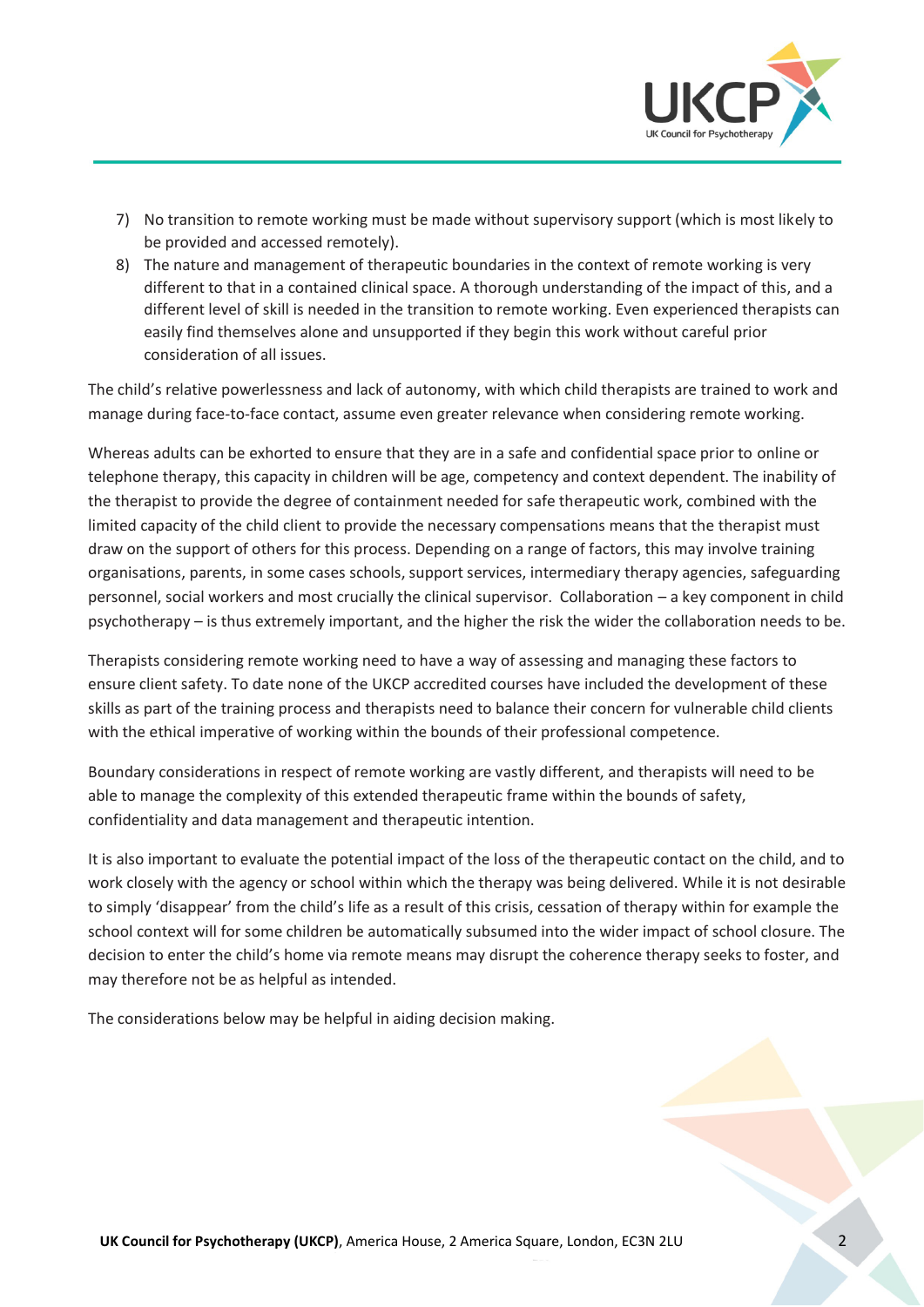

## SHOULD REMOTE THERAPY BE CONSIDERED?

**Is there risk to the child that remote working may mitigate**? This may include situations where the home is overly chaotic or may not be experienced as safe.

#### **Child age, competence and the nature of the difficulty:**

- What is the impact of the child's context on their presenting difficulty? (For example, social isolation may increase a risk of neglect or abuse, whereas the risk of bullying may be reduced.)
- Is there a remote medium with which the child is comfortable (eg telephone, video, text)?
- What factors should be considered when deciding which of these remote media to use?
- To what extent does the child have the capacity to manage the safety of their environment without adult support or intervention?
- To what extent does the child have exclusive control over the equipment (telephone, computer, tablet, etc.) and what is the risk that someone else will take, record or view the child's or therapist's communication?
- Are both the therapist and the child comfortable and fluent with the proposed medium?
- What level of intervention does the medium support?

#### **Contextual Issues:**

*(This incorporates a consideration of parental authority, agency and clinical responsibility and safeguarding issues, as well as the therapist's own context.)*

- What was the context in which therapy was originally offered?
- What has the agency/school or other context decided or been required to do, and what have they instructed the therapist to do?
- What is the extent of parental authority and control, and may they be supportive of continuing therapeutic support?

#### **Therapist Factors:**

UKCP Child SETs specify that trainees are not normally permitted to work in private practice. Remote working involves many of the competencies needed for private practice. The best interests of the child must be carefully balanced with the trainee capacity and placement providers, trainers and supervisors must work very closely with trainees when they are required to work remotely with existing children in any capacity.

Accredited child psychotherapists and psychotherapeutic counsellors should consider:

- whether the therapist has a safe and uninterrupted space from which to work
- their own resources and the impact of the crisis on themselves and their personal context
- their capacity to sustain contact once initiated remotely.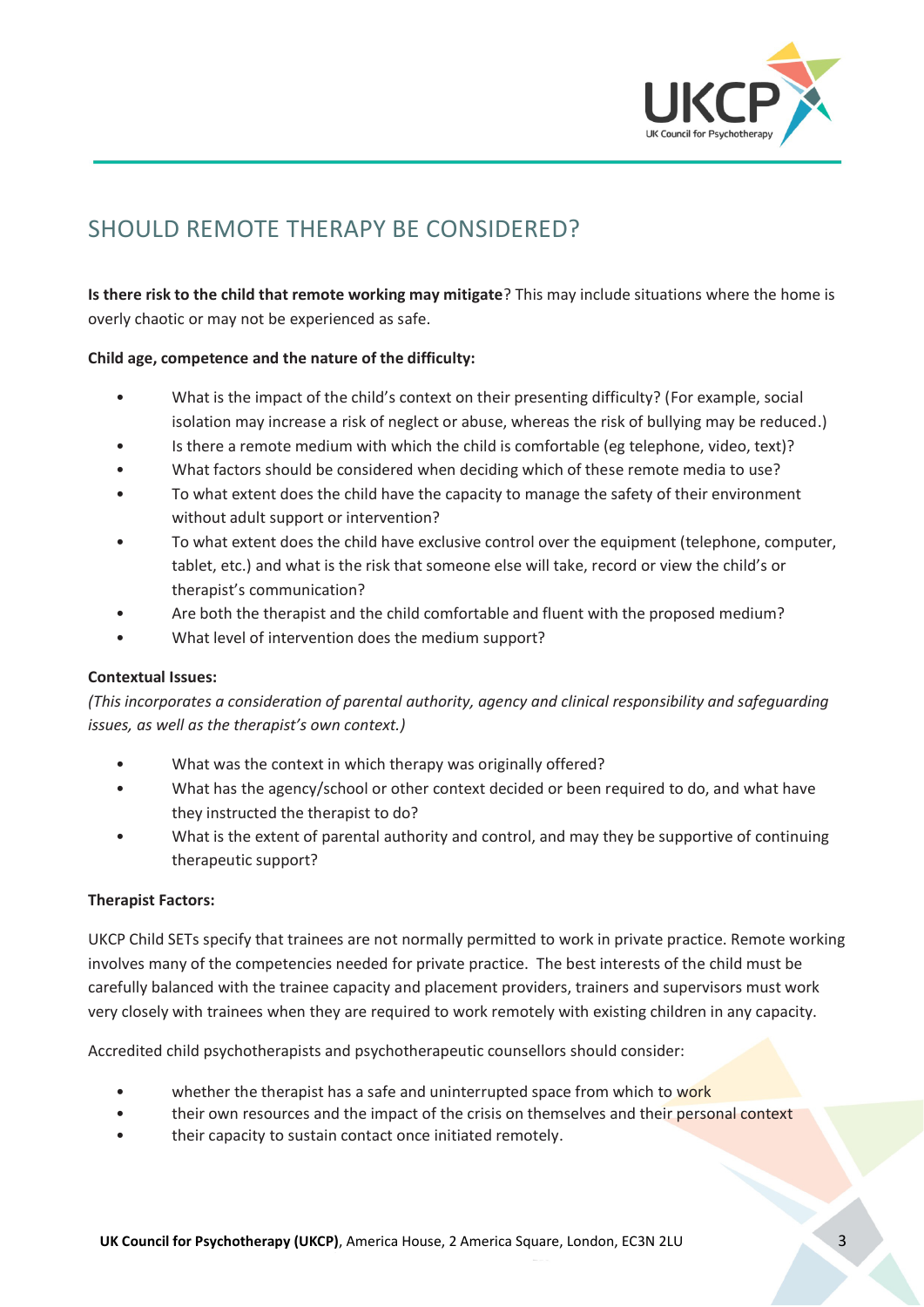

### CONSIDERATIONS IF IT IS DECIDED TO UNDERTAKE REMOTE WORK

#### **Remote working Risk Assessment:**

*Platform and equipment security:*

- Where is the platform hosted?
- Is content routinely monitored and possibly recorded by the administrators?
- Is it possible for local third-party access (for example, are parents/carers or other individuals able to monitor/hack or record communications)?
- To what extent does the child have control of the physical equipment (for example, what is the risk of confiscation or third-party access)?
- What is the level of confidence in the robustness of the platform (consider the impact of service interruption at sensitive points during remote work and provision that may need to be made)?
- Is the platform GDPR compliant?

#### *Clinical risk:*

- Does the child have current or pre-existing risk?
	- o Is the risk external in origin, (e.g. originating in the environment) and could on-going contact with the therapist exacerbate this?
	- o Is the risk internal (i.e. risk of harm to self and is a safety contract in place?
- Will social distancing or self-isolation increase or decrease the risk?
- Does the therapist have 'live' support processes in place in the event of needing to escalate safeguarding concerns? (Consideration should be given to the fact that the therapist is isolated themselves, that technology may fail, and that they may struggle to get into contact with necessary support services.)
- Does the therapist have the means to contact the parent if they need to intervene within the room for the safety of the child (for example, the parent's mobile number)?

#### *Risk to the therapeutic space:*

- Does the child have their own room or a space where they can engage without interruption?
- What is the risk that siblings might overhear, disrupt of make fun of the child?
- What is the overall level of household order or chaos, and how might this impact on remote contact?
- Is it possible to enter into a dialogue with parents/carers either to support the contact and ensure confidentiality or to support the parent/carer to manage the home situation?

#### *Data security and confidentiality:*

Remote working necessitates changes to policies and protocols, as well as the ways in which data is stored and retrieved. Where work was taking place within agencies, protocols for the storage of session notes needs to be articulated. This may necessitate changes to therapists' data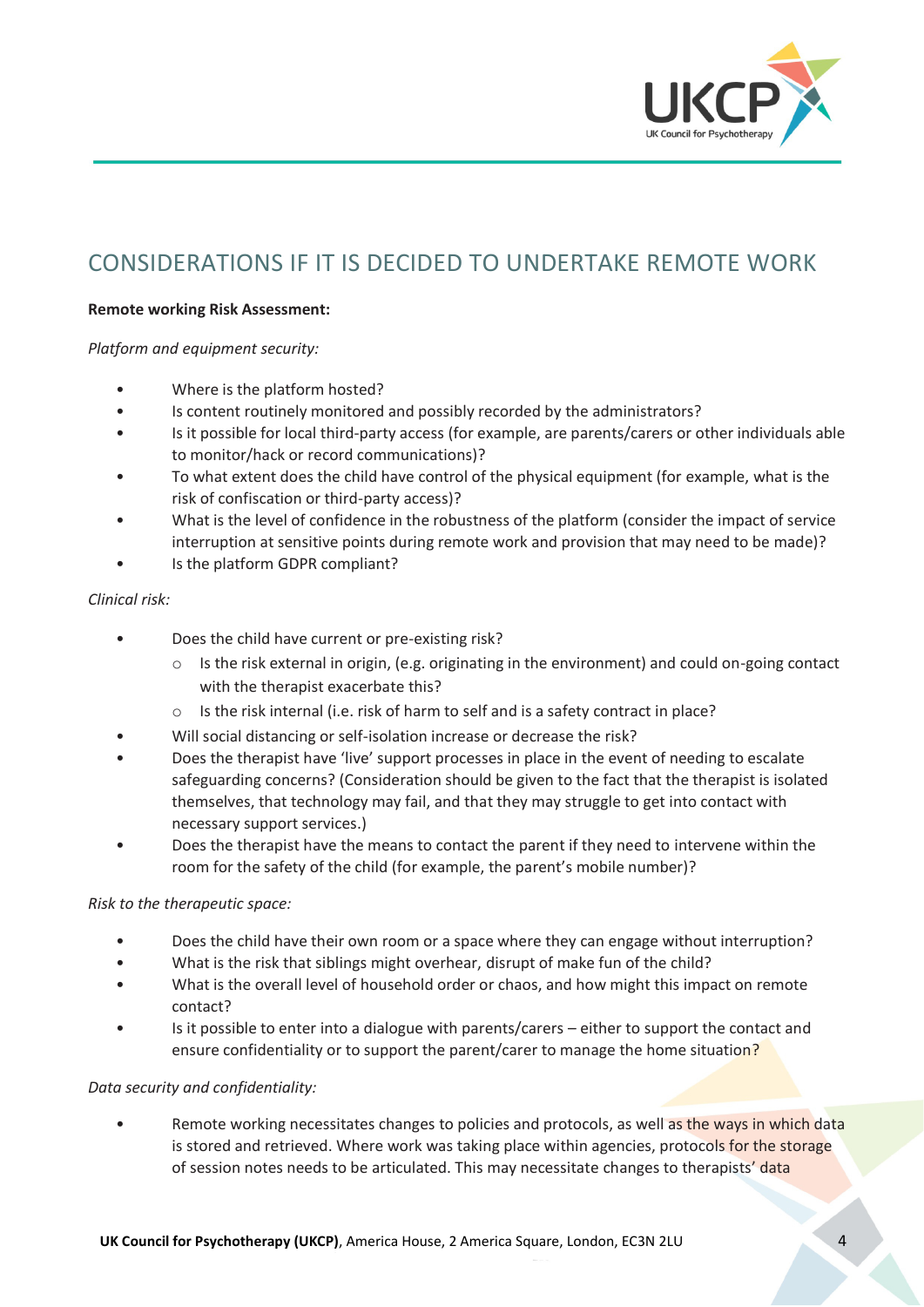

management status and registration with the Information Commissioners Office (ICO).

- In the case of private practice, data security arrangements may need to be reviewed.
- The security of therapist contact details needs to be considered, especially where these may provide access to social media and other online spaces not normally available to children.

#### **Collaboration**

Therapists working remotely under the current circumstances are extremely vulnerable for a range of reasons, some identified in this document, and others including personal anxieties as a result of the situation and fears for their own livelihood. As mitigation, therapists should, as a minimum ensure that the following are in place:

- confirmation of insurance cover and professional body support for remote working
- work only in accordance with agency and placement guidelines where this applies
- ensure a higher level of supervision support than usual
- identify and ensure fingertip access to the full range of support services including the names of individuals where relevant - in advance of any session
- consider the extent to which it is appropriate to collaborate with parents in the case of younger children this will be essential.

### THERAPEUTIC CONTRACT AND AIMS

- Re-contract with the child and where relevant with parents, and reiterate the contract at the start of each session
- Prepare a safety and boundary management checklist to go through at the start of each session (for example, where in the house are you, who else is in the room, where are any animals, what will be do if we are interrupted, etc.)
- Focus on resilience building, resourcing and facilitating well-being in the first instance
- Remain aware of the risks while working, and 'check out' and concerns as they arise (for example, query unusual noises, ask who else is in the room etc. as relevant)
- Involve and support parents to manage and be with the child in different and more useful ways
- Identify and work with the positives in the situation
- Schedule sessions during 'working hours' (to ensure the availability of support services)
- Consider whether it is possible to keep timing as regular and consistent with 'normal' therapy sessions. When working with child clients alone (rather than child and parent), agree to a shorter period of contact as relevant to the content and purpose of the session.

### LINKS

https://playtherapy.org.uk/Home/COVID-19-Advice-from-PTUK

www.bacp.co.uk > media > counselling-minded-online-counselling-pr..

https://youngminds.org.uk/blog/what-to-do-if-you-re-anxious-about-coronavirus/

**UK Council for Psychotherapy (UKCP)**, America House, 2 America Square, London, EC3N 2LU 5